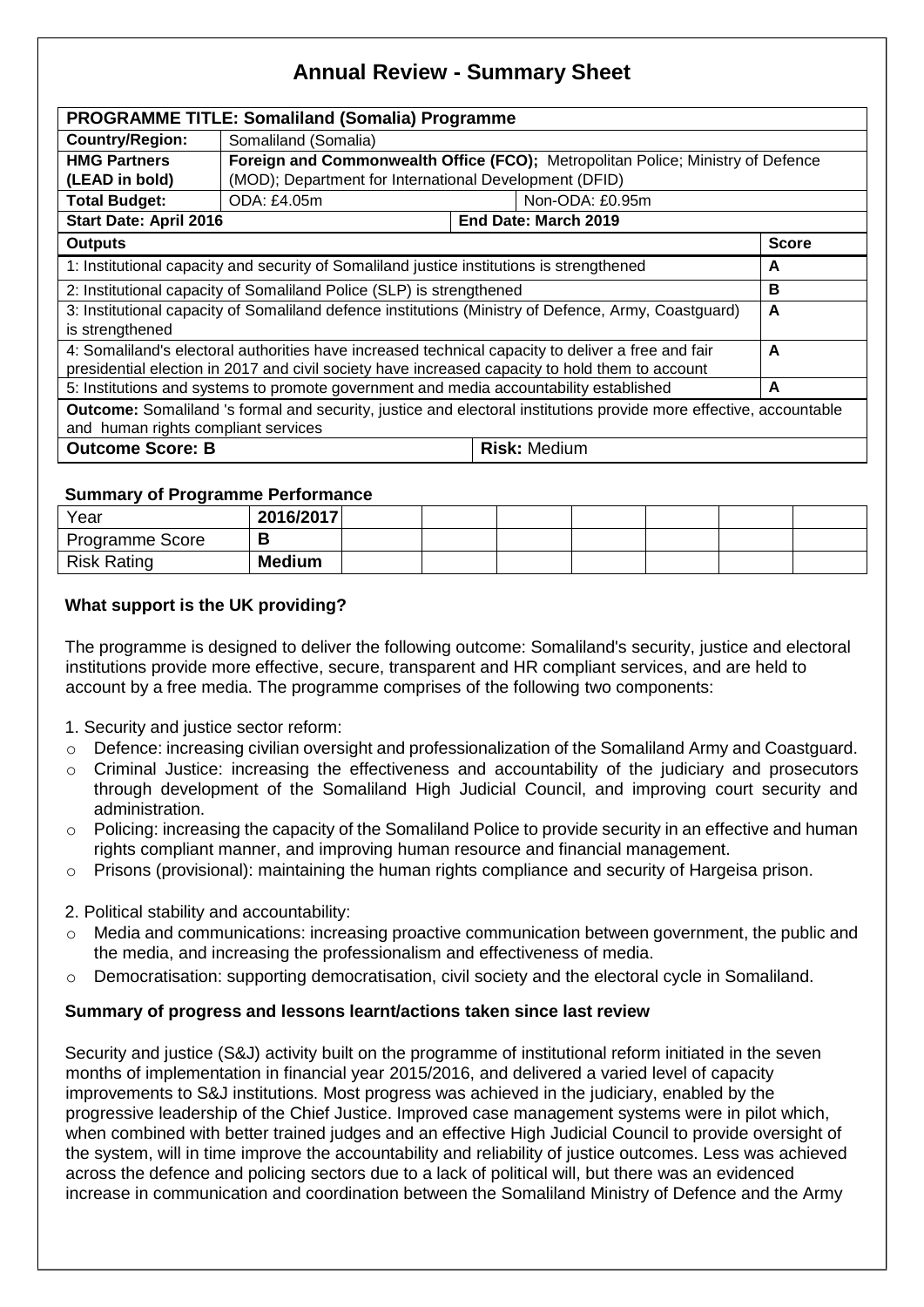as a step towards increased civilian oversight. The capability of the Public Order Unit created within the police, in using appropriate non-lethal tactics was improved (seen when it was deployed to quell football riots). The programme improved intelligence gathering, human resources and financial management at the Coastguard, but the latter lacks the resources to give this operational effect; An opportunity to gain these lies in the Berbera Port deal with the United Arab Emirates (said to include support for the Somaliland coastguard).

**The political stability component** supported the National Electoral Commission to deliver a robust and inclusive voter registration process in a sensitive way that has so far avoided conflict. This enabled all Somalilanders of eligible age to register to vote, and included the eastern and disputed regions Sool and Sanaag for the first time. Support to the wider electoral cycle was channelled through un-earmarked funding to a larger third party programme, which broadly delivered as expected, but with mixed results on our priority areas; procurement support was successful while voter education was assessed by civil society monitors to have been weak. Fora for government and media communications were established as part of work designed to increase the capacity of both the media and the government to disseminate accurate information and analysis to citizens in a timely and responsible manner. This was successful in increasing public facing communications through press releases, and through new websites for the Ministry of Justice and the National Election Commission. However, freedom of expression and assembly deteriorated, measured by a spike in journalist arrests in the first calendar quarter of 2017.

Key lessons:

The context for reform:

- Experience in the justice sector illustrates that leadership is essential to progress with reform in Somaliland. But gains could be reversed with a change of leadership so need to be consolidated by identifying reformers in middle management and fostering a change in organisational culture through recruitment and induction. The upcoming election presents risks (both opportunities and threats) across S&J and more widely through changes in political and organisational leadership; upstream engagement by HMG and the International Community should articulate the advantages in reform.
- Where there is an absence of political will, alternative approaches should be explored including: 1) a transactional/ results based approach where support provided in exchange for increased commitment and action to drive reform; 2) a bottom up approach through the intake and training of young and more progressive recruits into each institution; 3) development of civil society accountability mechanisms to hold government to account and drive progress; 4) widening government stakeholders and identifying champions for illustrative reforms in middle management.
- The programme team and implementers understanding of how to navigate the political realities in Somaliland could be improved through: better use of analysis; formalised engagement between implementers and NGOs; and using local staff with more understanding of the political context.

Partners:

- Build the capacity of local implementing partners to be the direct implementers of future CSSF programmes; providing increased value for money and supporting locally driven solutions.
- Ensure the political leverage of programmes is maximised by clear messaging to Somaliland ministers about UK (rather than implementer) funding and implementation of programmes.

Actions were taken to address recommendations from the previous review relating to:

 **Improving monitoring and evaluation**: A programme level results framework (RF) was developed, and an implementer's RF was reviewed to ensure realistic targets. Implementer reporting was improved by using standard templates, and review meetings with implementers were recorded, and agreed actions were tracked.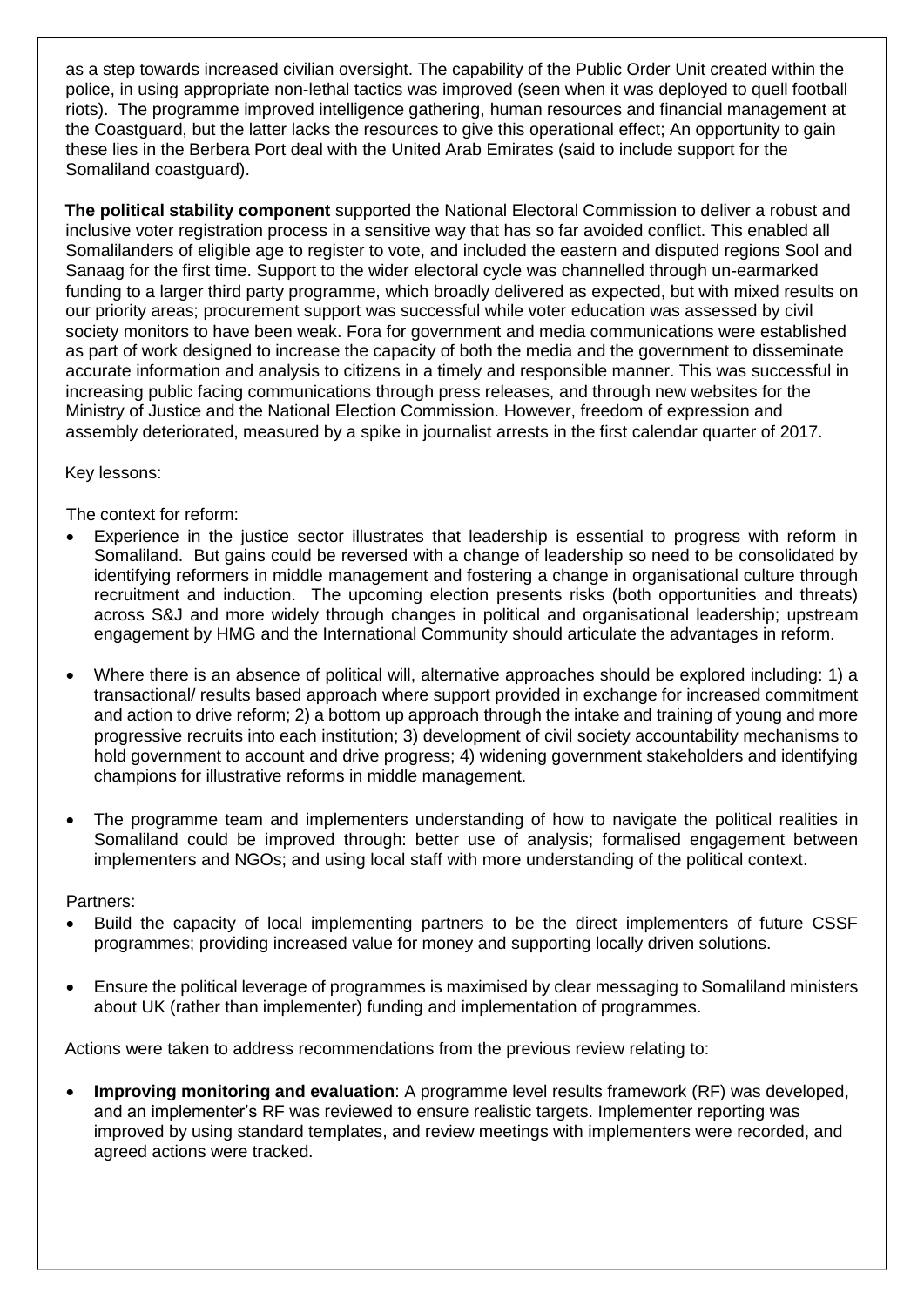- **Building the evidence base**: A political mapping exercise was undertaken to inform UK engagement on elections. Initial research into the risk of violent extremism was conducted in-house with further more conclusive research recommended. The theory of change and other programme documentation will be reviewed and improved by a team of technical experts from the CSSF in July.
- **Adopting a multiyear programming approach;** implementers will be issued a two year contract for 2017/2018 - 2018/2019 to allow sustained and uninterrupted delivery.
- **Increasing HMG coordination and integrating expertise into the programme board:** with UK government stakeholders split between London, Addis, Nairobi and Mogadishu this remained a challenge. DFID joined strategic review meetings on S&J and CSSF contractors will provide more expertise on monitoring and evaluation and gender in future.
- **Ensuring sufficient staffing cover:** interim programme management capacity has been provided, but difficulties in recruiting and retaining locally staff risks future staffing gaps.

## **Summary of recommendations for the next year**

Security and Justice

- **1) Justice:** Capitalise on reform in judiciary to institutionalise and drive progress ahead of election, identifying additional areas to support. Identify and build the capacity of a local partner to improve women's access to justice, and provide technical assistance to the Chief.
- **2) Police:** Begin construction of a police academy only when there is confidence that this will underpin police reform. Look for opportunity to incentivise and publically signal reform and in the interim be prepared to respond to 'tactical' opportunities to demonstrate the benefits of training.
- **3) Coastguard:** Assess operational needs of the Coastguard and provide technical assistance to help them bid for, secure and use financial investment from the Berbera Port Deal to build an operational capability to use the intelligence systems now set up. Encourage voluntary and routine information sharing with Djibouti and Puntland.
- **4) Defence:** If will is limited, pursue tactical opportunities to maintain the relationship, including improved training capability on gender and human rights. If there is political will on reform, provide expert technical assistance to facilitate decisions on a pension plan, and associated update of army headcount. Foster linkages to the ongoing World Bank work on civil service pensions. Continue to support the Defence Development Committee for Ministry of Defence and Army engagement in a way that builds local ownership and buy-in; and review the relative priority and value of English language training

## Political Stability

- **5) Elections:** Improve international coordination, via the election working group, coordinated visits and messaging from international partners. Contract for independent electoral monitoring to verify the fairness of the election. Earmark contingency funding to mitigate the risk of any emerging financial restraints delaying the election. Ensure sustainability of voter registration by linking to local government on both the process for updating the voter registration and plans for completion of the ID card / civil register. Address recommendations from civil society to improve quality of voter registration. Assess conflict risks around release of further voter registration data ahead of elections.
- **6) Media:** Focus on the elections code of conduct, ensuring agreement among a wide set of stakeholders and training in the regions. Encourage the new government to use the media to disseminate messages, and scale up internal communications and press releases, particular on S&J. Work with drivers of change and focal points within ministries. Build links with DFID's cabinet effectiveness support.